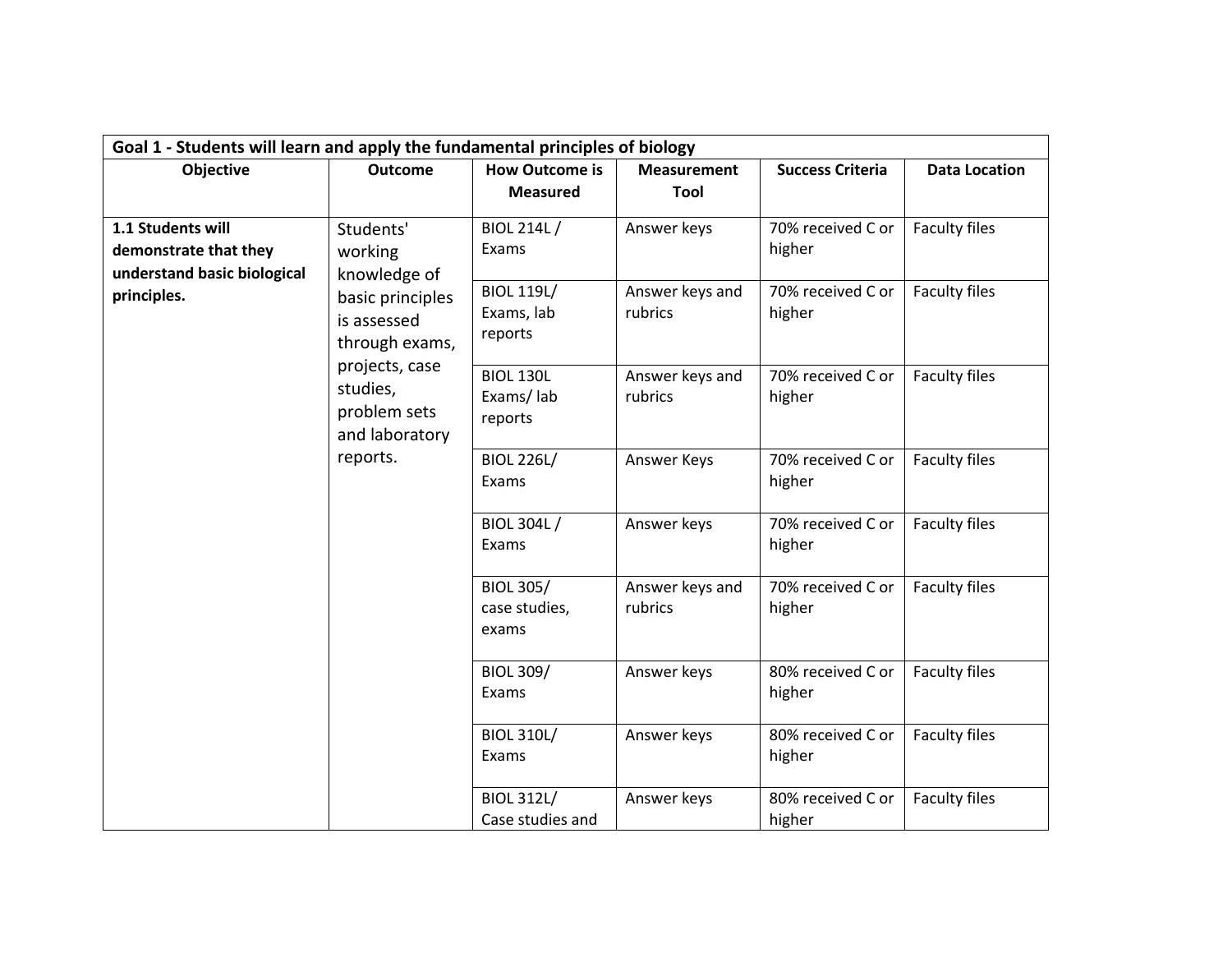|                                                                                          |                                                                                              | Exams                                       |             |                             |                      |
|------------------------------------------------------------------------------------------|----------------------------------------------------------------------------------------------|---------------------------------------------|-------------|-----------------------------|----------------------|
|                                                                                          |                                                                                              | <b>BIOL 324L/</b><br>Exams                  | Answer keys | 70% received C or<br>higher | <b>Faculty files</b> |
|                                                                                          |                                                                                              | <b>BIOL 330L /</b><br>Exams                 | Answer keys | 70% received C or<br>higher | Faculty files        |
|                                                                                          |                                                                                              | BIOL 331 / Exams                            | Answer keys | 70% received C or<br>higher | Faculty files        |
|                                                                                          |                                                                                              | <b>BIOL 363/</b><br>Final paper             | Rubric      | 70% received C or<br>higher | <b>Faculty files</b> |
| 1.2 Students will apply basic<br>biological principles in<br>classroom and lab settings. | Students will<br>use principles<br>learned through                                           | <b>BIOL 214L / Lab</b><br>activities        | Rubric      | 70% received C or<br>higher | Faculty files        |
|                                                                                          | courses to make<br>informed<br>conclusions in<br>class discussions<br>and lab<br>activities. | BIOL 119L/ case<br>studies, lab<br>reports  | Rubric      | 70% received C or<br>higher | Faculty files        |
|                                                                                          |                                                                                              | BIOL 130L / case<br>studies, lab<br>reports | Rubric      | 70% received C or<br>higher | Faculty files        |
|                                                                                          |                                                                                              | BIOL 226L / post<br>lab questions           |             |                             |                      |
|                                                                                          |                                                                                              | <b>BIOL 304L / Lab</b><br>practicals        | Answer key  | 70% received C or<br>higher | <b>Faculty files</b> |
|                                                                                          |                                                                                              | BIOL 305/ case<br>studies, lab<br>reports   | Rubric      | 70% received C or<br>higher | <b>Faculty files</b> |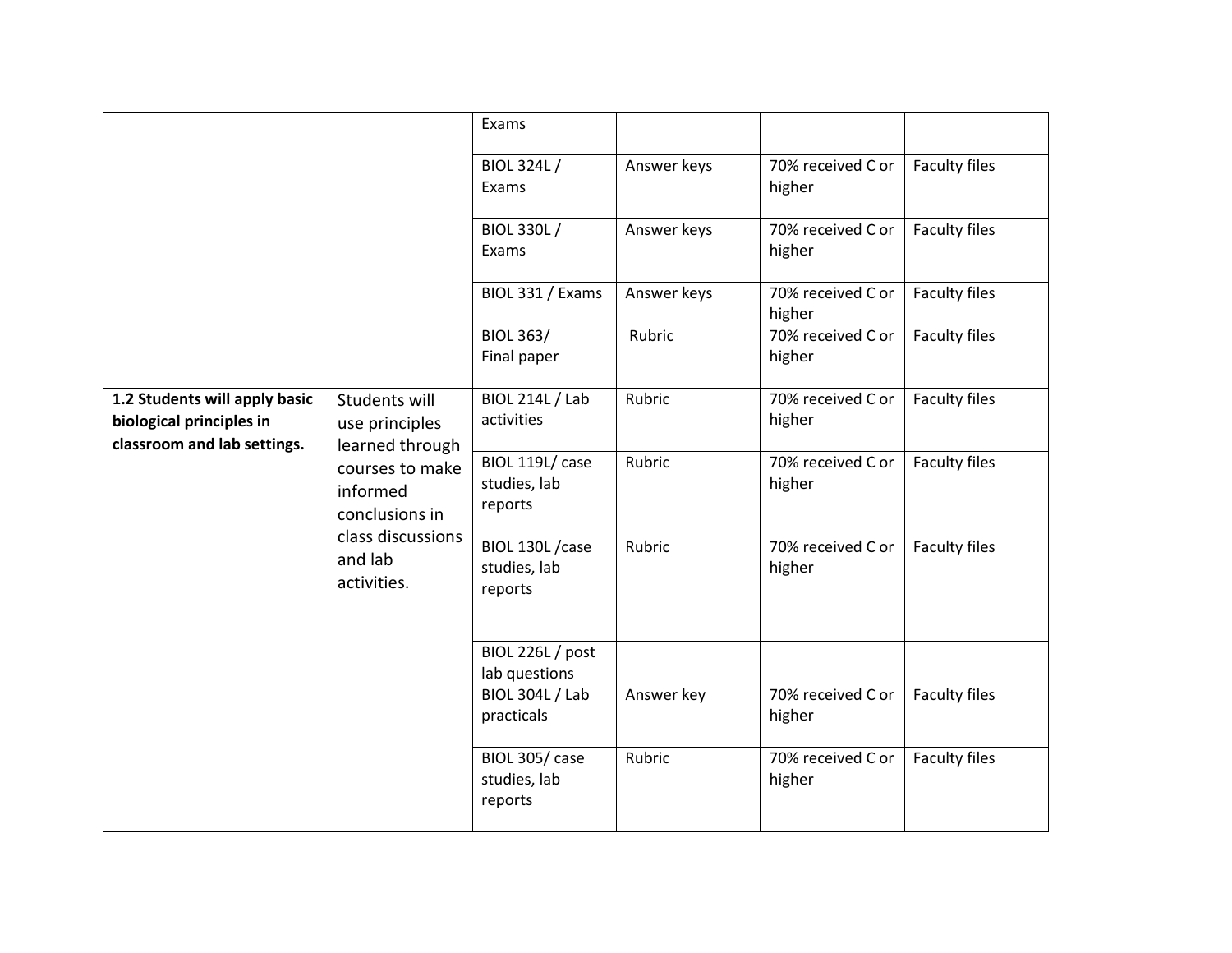|  | BIOL 309 /         | <b>Rubrics</b> | 80% receive C or  | <b>Faculty files</b> |
|--|--------------------|----------------|-------------------|----------------------|
|  | Questions about    |                | higher            |                      |
|  | primary literature |                |                   |                      |
|  | papers.            |                |                   |                      |
|  | BIOL 310L / post-  | answer keys    | 80% receive C or  | faculty files        |
|  | lab questions      |                | higher            |                      |
|  |                    |                |                   |                      |
|  | <b>BIOL 312L</b>   | answer key     | 80% receive C or  | faculty files        |
|  | lab reports        |                | higher            |                      |
|  |                    |                |                   |                      |
|  | <b>BIOL 324L/</b>  | Rubric         | 70% received C or | Faculty files        |
|  | Lab activities     |                | higher            |                      |
|  |                    |                |                   |                      |
|  | Current event      |                |                   |                      |
|  | paper              |                |                   |                      |
|  | presentations      |                |                   |                      |
|  |                    |                |                   |                      |
|  | <b>BIOL 330L/</b>  | Answer key     | 70% received C or | <b>Faculty files</b> |
|  | Lab practicals     |                | higher            |                      |
|  |                    |                |                   |                      |
|  | BIOL 331 /         | Rubric         | 70% received C or | Faculty files        |
|  | Current event      |                | higher            |                      |
|  | paper              |                |                   |                      |
|  | presentations      |                |                   |                      |
|  |                    |                |                   |                      |
|  | BIOL 363/Final     | Rubric         | 70% received C or | Faculty files        |
|  | paper              |                | higher            |                      |
|  |                    |                |                   |                      |
|  | ENVR 340/Exams     | Answer key     | 70% received C or | Faculty files        |
|  |                    |                | higher            |                      |
|  |                    |                |                   |                      |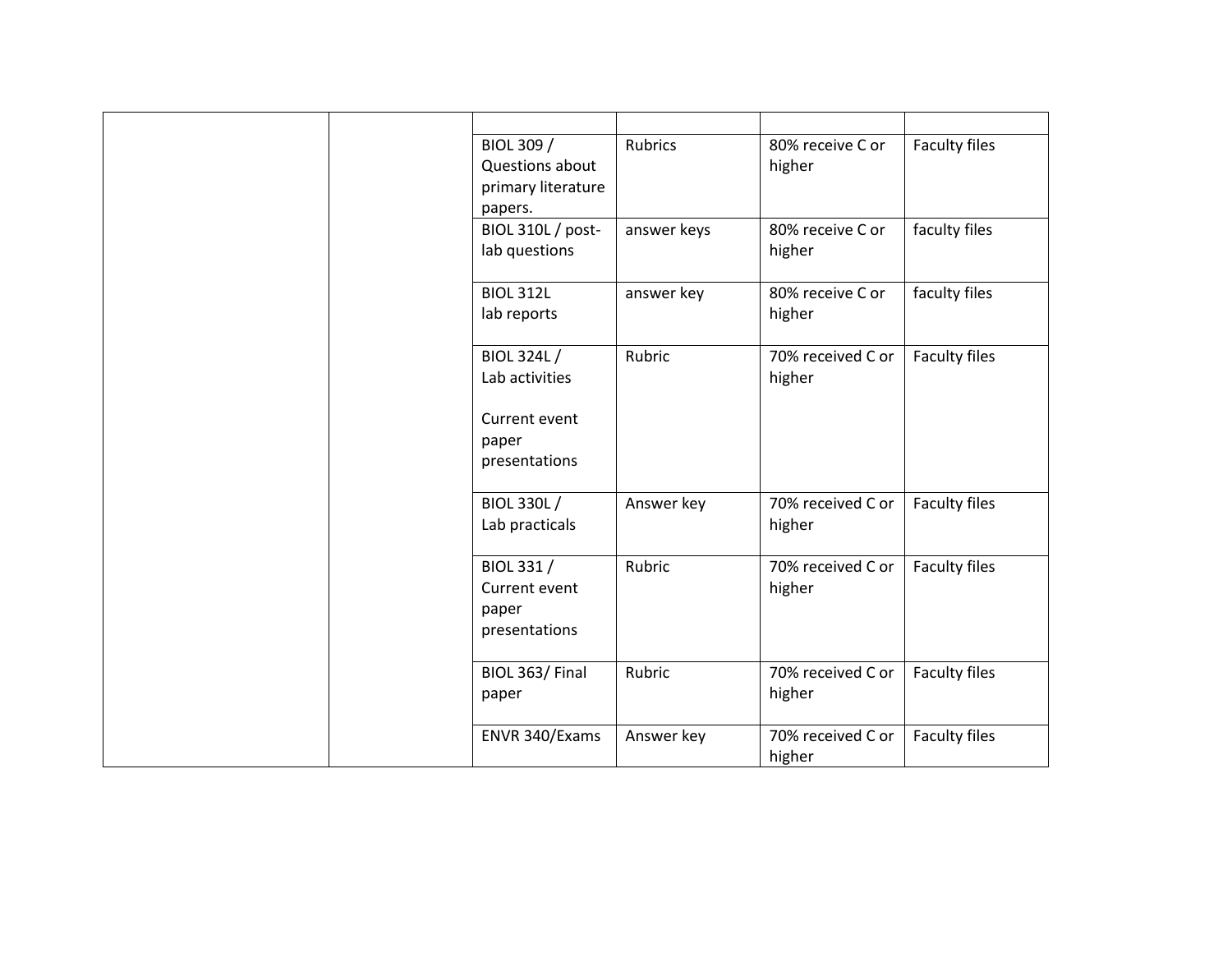|                                                                                    | Goal 2 - Students will use the scientific method to understand the natural world. |                                                                                               |                            |                             |                      |  |  |
|------------------------------------------------------------------------------------|-----------------------------------------------------------------------------------|-----------------------------------------------------------------------------------------------|----------------------------|-----------------------------|----------------------|--|--|
| Objective                                                                          | <b>Outcome</b>                                                                    | <b>How Outcome is</b>                                                                         | <b>Measurement</b>         | <b>Success Criteria</b>     | <b>Data Location</b> |  |  |
|                                                                                    |                                                                                   | <b>Measured</b>                                                                               | Tool                       |                             |                      |  |  |
| 2.1 Students will learn to<br>make informed hypotheses<br>about the natural world. | Students will<br>design testable<br>studies in lab<br>activities and              | <b>BIOL 119L/</b><br>Hemlock lab<br>report, pillbug lab<br>report                             | <b>Rubrics</b>             | 70% received C or<br>higher | <b>Faculty files</b> |  |  |
|                                                                                    | term papers.                                                                      | <b>BIOL 130L/</b><br>photosynthesis/<br>Daphnia lab<br>report,<br>wildflower lab<br>report    | <b>Rubrics</b>             | 70% received C or<br>higher | <b>Faculty files</b> |  |  |
|                                                                                    |                                                                                   | <b>BIOL 305/Iab</b><br>experiment                                                             | Rubric                     | 70% received C or<br>higher | <b>Faculty files</b> |  |  |
|                                                                                    |                                                                                   | <b>BIOL 309/</b><br>Homework and<br>take home exam<br>questions                               | Answer Keys and<br>rubrics | 70% receive C or<br>higher  | Faculty files        |  |  |
|                                                                                    |                                                                                   | <b>BIOL 312L/</b><br>lab projects-<br>CRISPR lab, GMO<br>lab, Protein<br><b>Evolution Lab</b> | Rubric                     | 70% receive C or<br>higher  | <b>Faculty files</b> |  |  |
|                                                                                    |                                                                                   | BIOL 324L/<br>Lab activities                                                                  | Rubric                     | 70% received C or<br>higher | Faculty files        |  |  |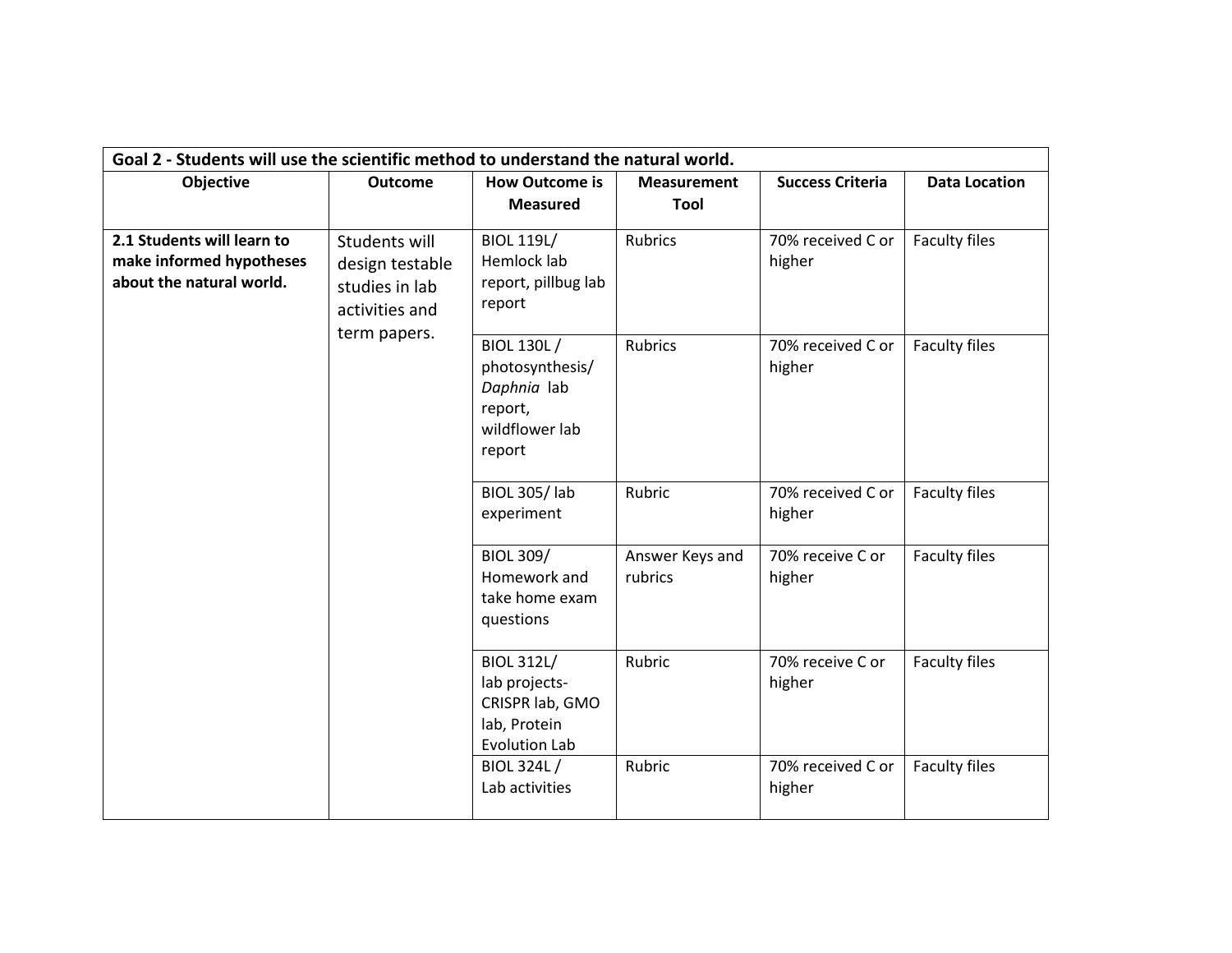|                                                                  |                                                  | Independent<br>research projects                                                       |                          |                             |                      |
|------------------------------------------------------------------|--------------------------------------------------|----------------------------------------------------------------------------------------|--------------------------|-----------------------------|----------------------|
|                                                                  |                                                  | BIOL 363/Final<br>paper                                                                | Rubric                   | 70% received C or<br>higher | <b>Faculty files</b> |
|                                                                  |                                                  | <b>CHEM 107L</b><br>Lab Activities                                                     | Answer Key               | 70% received C or<br>higher | Faculty files        |
|                                                                  |                                                  | CHEM 108L<br>Lab Activities                                                            | Answer Key               | 70% received C or<br>higher | Faculty files        |
|                                                                  |                                                  | CHEM 213L<br>Lab Activities                                                            | Answer Key               | 70% received C or<br>higher | <b>Faculty files</b> |
|                                                                  |                                                  | CHEM 214L<br>Lab Activities                                                            | Answer Key               | 70% received C or<br>higher | Faculty files        |
|                                                                  |                                                  | <b>MATH 151</b>                                                                        | Homework and<br>projects | 70% received C or<br>higher | <b>Faculty files</b> |
|                                                                  |                                                  | <b>MATH 251</b>                                                                        | Homework and<br>projects | 70% received C or<br>higher | Faculty files        |
| 2.2 Students will execute<br>studies about the natural<br>world. | Students will<br>conduct<br>primary,<br>directed | <b>BIOL 119L/</b><br>Hemlock lab<br>study, pillbug lab<br>study                        | Rubric                   | 70% received C or<br>higher | Faculty files        |
|                                                                  | research<br>projects.                            | <b>BIOL 130L/</b><br>photosynthesis/<br>Daphnia lab,<br>wildflower lab,<br>birding lab | Rubric                   | 70% received C or<br>higher | <b>Faculty files</b> |
|                                                                  |                                                  | BIOL 310L /<br>Independent<br>Project                                                  | Rubric                   | 70% received C or<br>higher | <b>Faculty files</b> |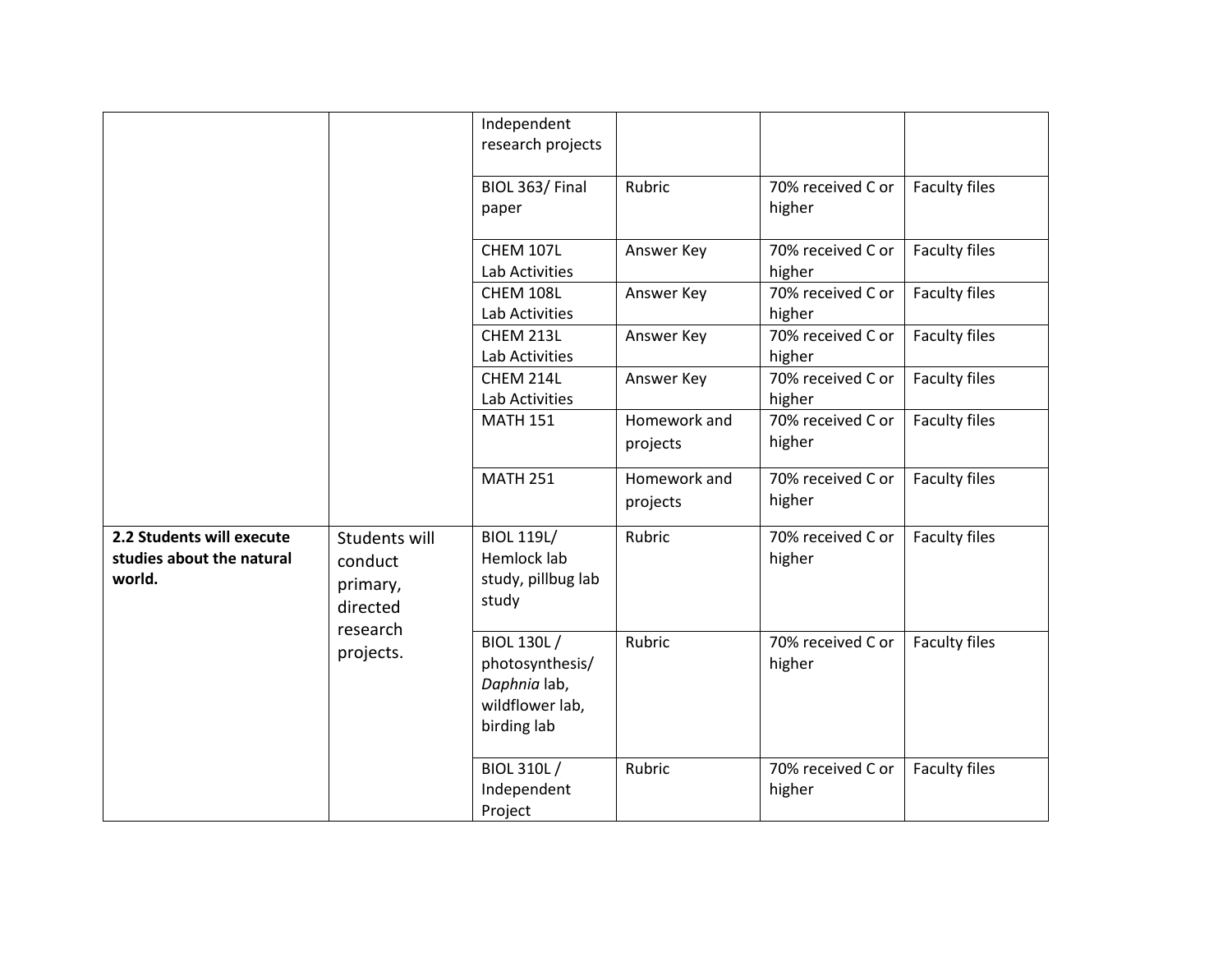|                                                                                                                                                  |                                                                                     | <b>BIOL 312L/</b><br>lab projects-<br>CRISPR lab, GMO<br>lab, Protein<br><b>Evolution Lab</b> | Rubric                           | 80% receive C or<br>higher  | Faculty files        |
|--------------------------------------------------------------------------------------------------------------------------------------------------|-------------------------------------------------------------------------------------|-----------------------------------------------------------------------------------------------|----------------------------------|-----------------------------|----------------------|
|                                                                                                                                                  |                                                                                     | <b>BIOL 324L</b>                                                                              | Independent<br>research projects | 70% received C or<br>higher | <b>Faculty files</b> |
|                                                                                                                                                  |                                                                                     | BIOL 363/ final<br>paper                                                                      | Rubric                           | 70% received C or<br>higher | Faculty files        |
|                                                                                                                                                  |                                                                                     | CHEM 213L<br><b>Beta Carotene</b><br><b>Isolation Lab Post</b><br>lab assignment              | Key                              | 70% received C or<br>higher | Faculty files        |
| 2.3 Students will learn to<br>evaluate data collected<br>about the natural world.<br>techniques<br>(such as<br>make an<br>informed<br>conclusion | Students will<br>use evaluation<br>statistics) to<br>about their<br>collected data. | <b>BIOL 119L/</b><br>Graveyard lab,<br>other field<br>studies                                 | Rubric                           | 70% received C or<br>higher | <b>Faculty files</b> |
|                                                                                                                                                  |                                                                                     | BIOL 130L / Excel<br>lab, other lab<br>studies                                                | Rubric                           | 70% received C or<br>higher | Faculty files        |
|                                                                                                                                                  |                                                                                     | BIOL 226L / C-<br>Fern lab<br>Biochemical<br>pathway lab                                      | Answer Keys                      | 70% received C or<br>higher | Faculty files        |
|                                                                                                                                                  |                                                                                     | <b>BIOL 310L/</b><br>Epidemiology lab                                                         | Answer Key                       | 80% received C or<br>higher | Faculty files        |
|                                                                                                                                                  |                                                                                     | <b>BIOL 312L / lab</b><br>projects- CRISPR                                                    | Rubric                           | 70% received C or<br>higher | Faculty files        |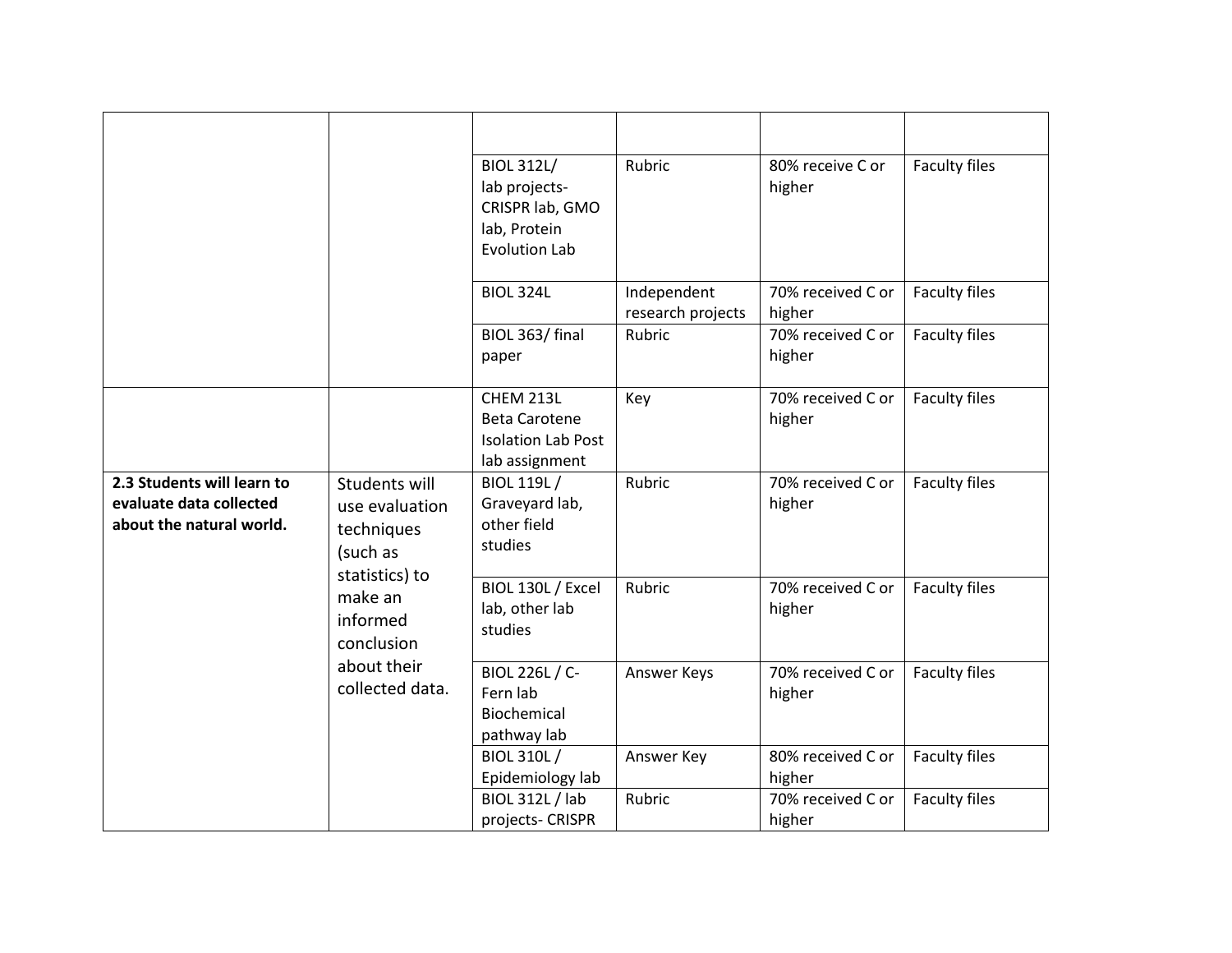| lab, GMO lab,<br><b>Protein Evolution</b><br>Lab |                            |                             |               |
|--------------------------------------------------|----------------------------|-----------------------------|---------------|
| BIOL 324L/<br>Independent<br>research projects   | Rubric                     | 70% received C or<br>higher | Faculty files |
| BIOL 363/Final<br>paper                          | Rubric                     | 70% received C or<br>higher | Faculty files |
| <b>MATH 151/</b><br>Homework and<br>projects     | Answer keys and<br>rubrics | 70% received C or<br>higher | Faculty files |
| Math 251 /<br>Homework and<br>projects           | Answer keys and<br>rubrics | 70% received C or<br>higher | Faculty files |
|                                                  |                            |                             |               |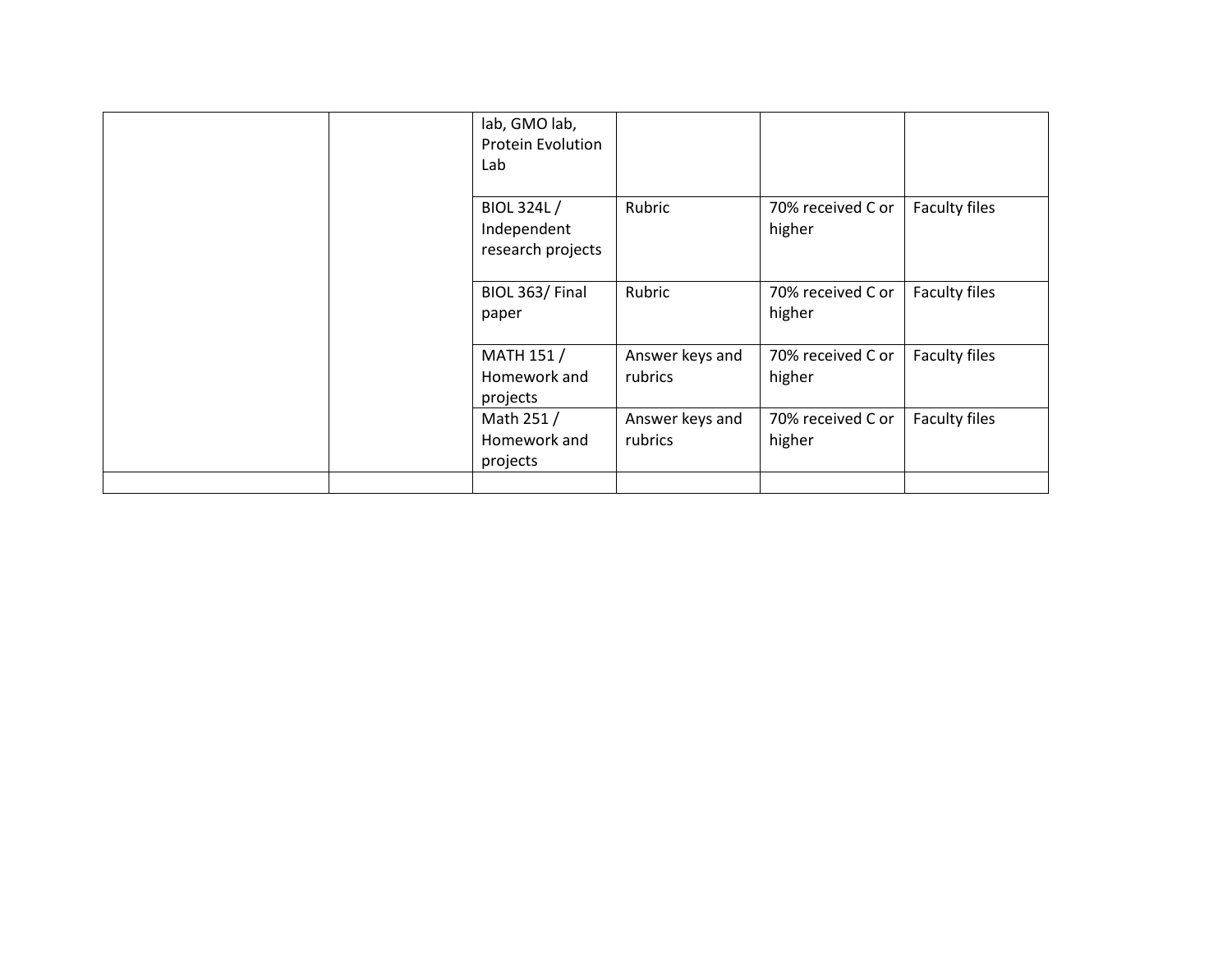| Goal 3 - Students will communicate scientific work in a clear, coherent manner in both written and oral form. |                                                                                               |                                                       |                             |                                   |                      |                             |                      |
|---------------------------------------------------------------------------------------------------------------|-----------------------------------------------------------------------------------------------|-------------------------------------------------------|-----------------------------|-----------------------------------|----------------------|-----------------------------|----------------------|
| Objective                                                                                                     | <b>How Outcome is</b><br><b>Measurement Tool</b><br><b>Success Criteria</b><br><b>Outcome</b> |                                                       |                             |                                   | <b>Data Location</b> |                             |                      |
|                                                                                                               |                                                                                               | <b>Measured</b>                                       |                             |                                   |                      |                             |                      |
| 3.1 Students<br>demonstrate effective                                                                         | Students use,                                                                                 | <b>BIOL 119L/ lab</b><br>reports                      | Rubric                      | 70% received C or<br>higher       | <b>Faculty files</b> |                             |                      |
| written communication.                                                                                        | evaluate, and<br>appropriately cite<br>the scientific                                         |                                                       |                             | <b>BIOL 130L / lab</b><br>reports | Rubric               | 70% received C or<br>higher | <b>Faculty files</b> |
|                                                                                                               | literature to<br>communicate the<br>results of scientific                                     | <b>BIOL 304L/</b><br>Species papers                   | Rubric                      | 70% received C or<br>higher       | Faculty files        |                             |                      |
|                                                                                                               | investigations in<br>papers and                                                               | BIOL 309 / Popular<br>Science article                 | Rubric                      | 70% received C or<br>higher       | <b>Faculty files</b> |                             |                      |
| posters.                                                                                                      | BIOL 310L /<br>Independent Project<br>Introduction                                            | Rubric                                                | 70% received C or<br>higher | Faculty files                     |                      |                             |                      |
|                                                                                                               |                                                                                               | BIOL 312L / case<br>studies                           | Answer Keys                 | 70% received C or<br>higher       | <b>Faculty files</b> |                             |                      |
|                                                                                                               |                                                                                               | BIOL 324L /<br>Literature reviews<br>Research posters | Rubric                      | 70% received C or<br>higher       | Faculty files        |                             |                      |
|                                                                                                               |                                                                                               | BIOL 331 /<br>Topic summaries                         | Rubric                      | 70% received C or<br>higher       | <b>Faculty files</b> |                             |                      |
|                                                                                                               |                                                                                               | BIOL 363/Final<br>paper                               | Rubric                      | 70% received C or<br>higher       | Faculty files        |                             |                      |
|                                                                                                               |                                                                                               | ENVR 340/Research<br>Paper                            | <b>Grading Guidelines</b>   | 70% received C or<br>higher       | Faculty files        |                             |                      |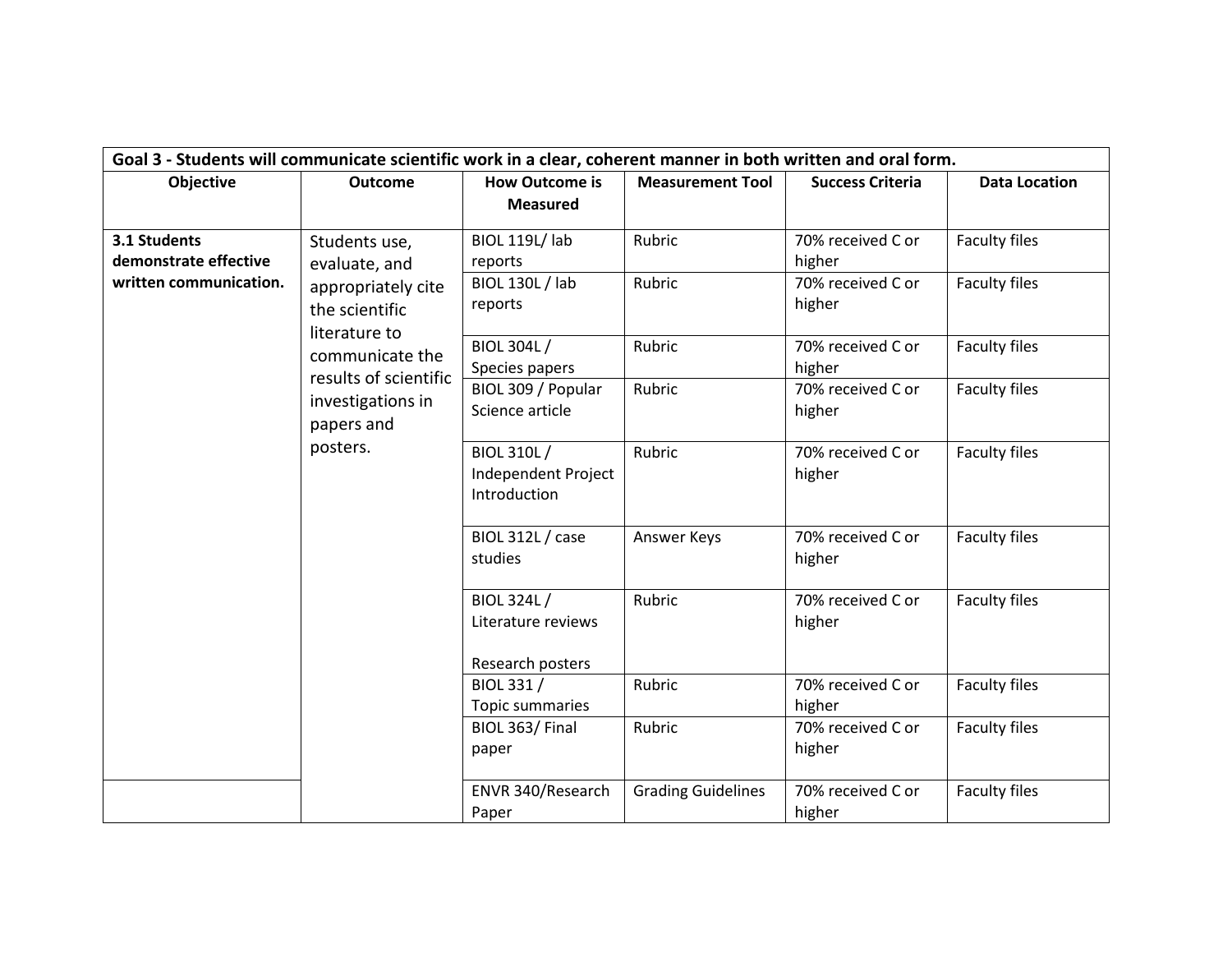|                                            |                     | <b>CHEM 107L</b>            | Answer Key | 70% received C or           | <b>Faculty files</b> |
|--------------------------------------------|---------------------|-----------------------------|------------|-----------------------------|----------------------|
|                                            |                     |                             |            | higher                      |                      |
|                                            |                     | CHEM 108L                   | Answer Key | 70% received C or           | <b>Faculty files</b> |
|                                            |                     |                             |            | higher                      |                      |
|                                            |                     | CHEM 213L                   | Rubric     | 70% received C or           | <b>Faculty files</b> |
|                                            |                     | Lab Reports                 |            | higher                      |                      |
|                                            |                     | CHEM 214L                   | Rubric     | 70% received C or           | Faculty files        |
|                                            |                     | Lab Reports                 |            | higher                      |                      |
|                                            |                     | BCS 403 /                   | Rubric     | 70% received C or           | <b>Faculty files</b> |
|                                            |                     | Propositional               |            | higher                      |                      |
|                                            |                     |                             |            |                             |                      |
| 3.2 Students                               | Students orally     | BIOL 214L / History         | Rubric     | 70% received C or           | <b>Faculty files</b> |
| demonstrate effective                      | present the results | presentation                |            | higher                      |                      |
| oral communication.<br>of their scientific |                     |                             |            |                             |                      |
|                                            | studies to their    | BIOL 119L/ Hemlock          | Rubric     | 70% received C or           | <b>Faculty files</b> |
|                                            | peers and the       | presentations               |            | higher                      |                      |
|                                            | public.             |                             |            |                             |                      |
|                                            |                     | BIOL 130L / Great           | Rubric     | 70% received C or           | <b>Faculty files</b> |
|                                            |                     | Phylum Day                  |            | higher                      |                      |
|                                            |                     | presentations               |            |                             |                      |
|                                            |                     |                             |            |                             |                      |
|                                            |                     | <b>BIOL 304L/</b>           | Rubric     | 70% received C or           | <b>Faculty files</b> |
|                                            |                     | Species                     |            | higher                      |                      |
|                                            |                     | presentations               |            |                             |                      |
|                                            |                     | BIOL 310L / Group           | Rubric     | 70% received C or           | Faculty files        |
|                                            |                     | presentation                | Rubric     | higher<br>70% received C or |                      |
|                                            |                     | BIOL 331 /<br><b>Topics</b> |            |                             | <b>Faculty files</b> |
|                                            |                     | presentations               |            | higher                      |                      |
|                                            |                     | BIOL 363/ Poster            | Rubric     | 70% received C or           |                      |
|                                            |                     | presentations               |            |                             | <b>Faculty files</b> |
|                                            |                     |                             |            | higher                      |                      |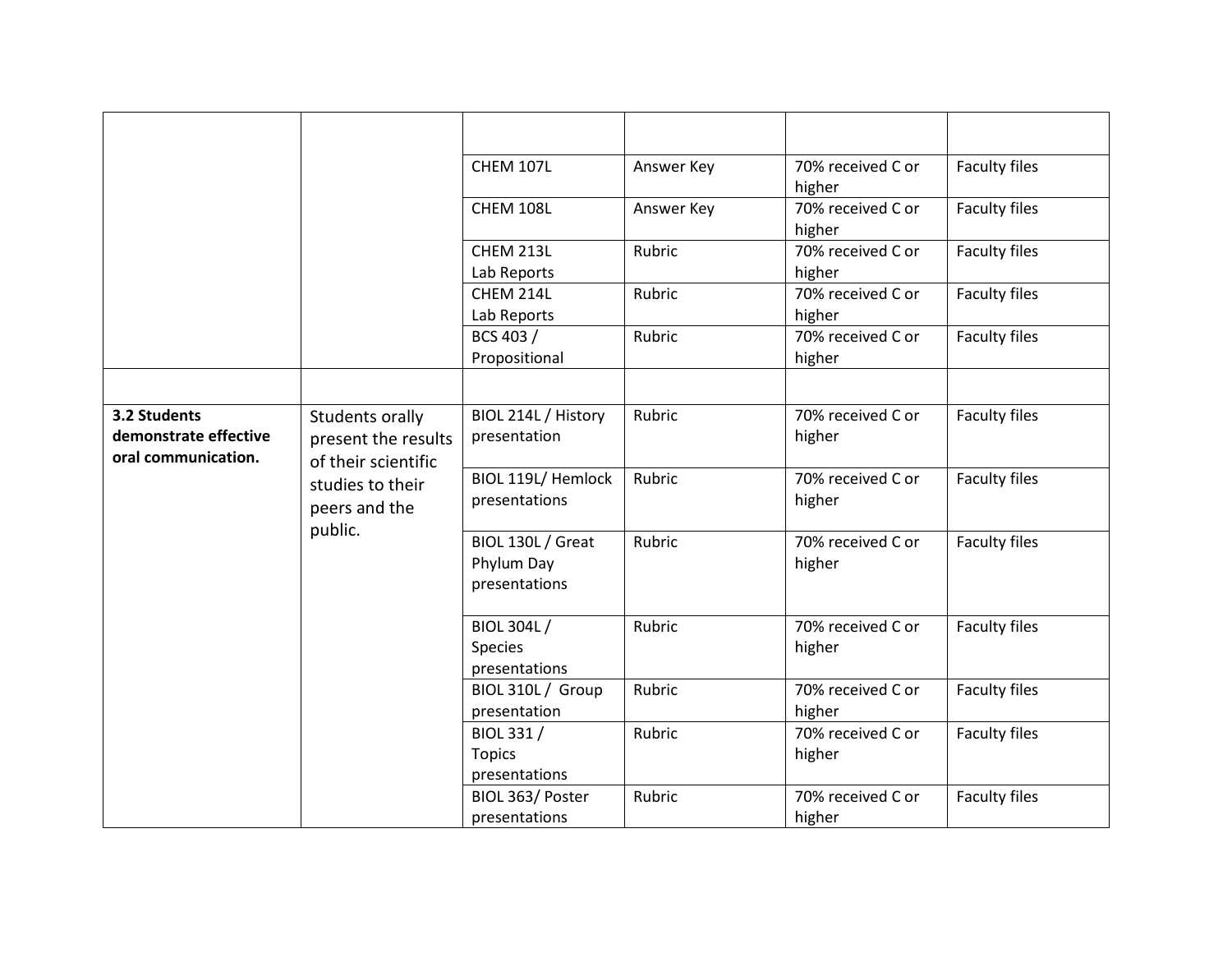| ENVR 340/Oral<br>presentations on<br>research paper<br>topics | <b>Grading Guidelines</b> | 70% received C or<br>higher | Faculty files |
|---------------------------------------------------------------|---------------------------|-----------------------------|---------------|
| CHEM 214L<br>Presentations on<br>independent<br>projects      | Rubric                    | 70% received C or<br>higher | Faculty files |
| BCS 403 /<br>Propositional                                    | Rubric                    | 70% received C or<br>higher | Faculty files |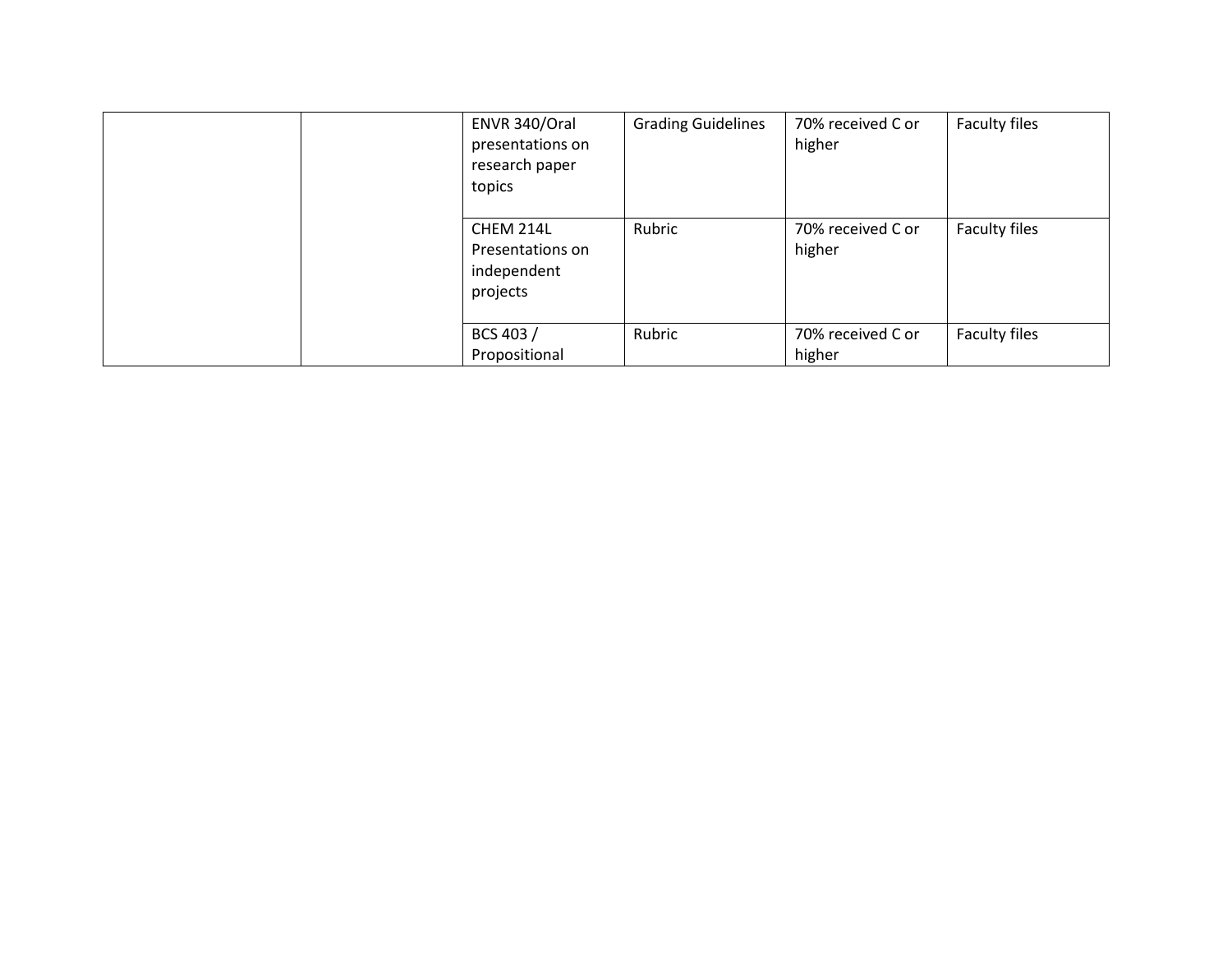| Goal 4 - Students will understand the importance of diversity in the practice of science through collaborative learning   |                                                                    |                                                                                |                                                                               |                                                         |                      |  |  |
|---------------------------------------------------------------------------------------------------------------------------|--------------------------------------------------------------------|--------------------------------------------------------------------------------|-------------------------------------------------------------------------------|---------------------------------------------------------|----------------------|--|--|
| where different perspectives are valued and evaluated.<br>Objective                                                       | <b>Outcome</b>                                                     | <b>How Outcome is</b><br><b>Measured</b>                                       | <b>Measurement</b><br>Tool                                                    | <b>Success Criteria</b>                                 | <b>Data Location</b> |  |  |
| 4.1 Students learn to<br>recognize and to appreciate                                                                      | Students work<br>in groups,                                        | <b>BIOL 214L</b>                                                               | Lab activities<br>Rubric                                                      | 70% received C<br>or higher                             | Faculty files        |  |  |
| the diversity of the natural<br>world and the<br>interconnectedness of<br>disciplinary approaches<br>towards studying it. | allowing them<br>to appreciate<br>the importance                   | <b>BIOL 119L/</b><br>Hemlock lab<br>study                                      |                                                                               | 70% received C<br>or higher                             | Faculty files        |  |  |
|                                                                                                                           | of different<br>perspectives<br>and ideas to<br>solving scientific | <b>BIOL 130L/</b><br>Photosynthesis<br>study                                   | Rubric                                                                        | 70% received C<br>or higher                             | <b>Faculty files</b> |  |  |
|                                                                                                                           | problems.                                                          | <b>BIOL 226L</b><br>F2 corn lab,<br>Biochemical<br>pathway lab,<br>Mitosis lab | Answer Keys                                                                   | 70% received C<br>or higher                             | <b>Faculty files</b> |  |  |
|                                                                                                                           |                                                                    | <b>BIOL 304L</b>                                                               | <b>NA</b>                                                                     |                                                         |                      |  |  |
|                                                                                                                           |                                                                    | BIOL 305/Plant<br>collections                                                  | Group project<br>rubric                                                       | 70% received C<br>or higher                             | <b>Faculty files</b> |  |  |
|                                                                                                                           |                                                                    | <b>BIOL 309</b><br>Journal club -<br>small group<br>discussions                | Participation and<br>quality of class<br>discussions on<br>primary literature | All students<br>participate in<br>80% of<br>discussions | <b>Faculty files</b> |  |  |
|                                                                                                                           |                                                                    | <b>BIOL 310L</b><br>all labs- students                                         | rubric                                                                        | 70% received C<br>or higher                             | <b>Faculty files</b> |  |  |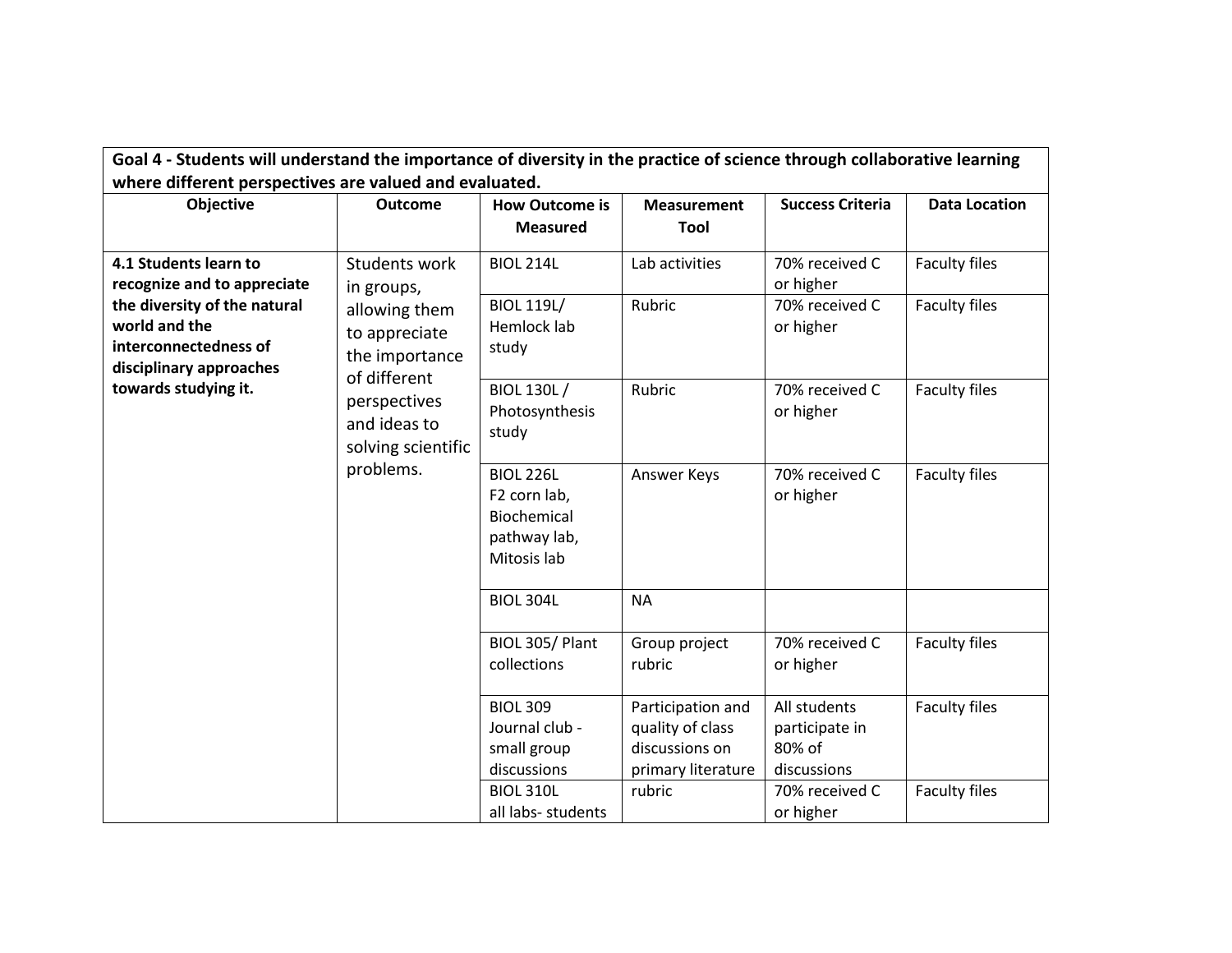|                              |                  | work in pairs         |             |                |                      |
|------------------------------|------------------|-----------------------|-------------|----------------|----------------------|
|                              |                  | <b>BIOL 312L</b>      | rubric      | 70% received C | <b>Faculty files</b> |
|                              |                  | All labs- student     |             | or higher      |                      |
|                              |                  | work in pairs         |             |                |                      |
|                              |                  | <b>CHEM 107L</b>      |             |                |                      |
|                              |                  |                       |             |                |                      |
|                              |                  | CHEM 108L             |             |                |                      |
|                              |                  |                       |             |                |                      |
|                              |                  | CHEM 213L             |             |                |                      |
|                              |                  |                       |             |                |                      |
|                              |                  | CHEM 214L             |             |                |                      |
|                              |                  |                       |             |                |                      |
| 4.2 Students learn about the | Students work    | <b>BIOL 119L/ all</b> |             | 70% received C | Faculty files        |
| biodiversity of the natural  | to identify the  | field activities      |             | or higher      |                      |
| world.                       | species,         | and in class case     |             |                |                      |
|                              |                  | studies               |             |                |                      |
|                              | populations and  |                       |             |                |                      |
|                              | communities      | BIOL 130L / Great     | Rubric      | 70% received C | Faculty files        |
|                              | found in various | phylum collection     |             | or higher      |                      |
|                              | ecosystems.      |                       |             |                |                      |
|                              |                  | <b>BIOL 304L/</b>     | Rubric      | 70% received C | <b>Faculty files</b> |
|                              |                  | Species papers        |             | or higher      |                      |
|                              |                  | BIOL 305/Plant        | Rubric      | 70% received C | Faculty files        |
|                              |                  | collection project    |             | or higher      |                      |
|                              |                  |                       |             |                |                      |
|                              |                  | <b>BIOL 310L</b>      | Rubric and  | 70% received C | Faculty files        |
|                              |                  | Diversity             | Answer Keys | or higher      |                      |
|                              |                  | homework              |             |                |                      |
|                              |                  | assignments,          |             |                |                      |
|                              |                  | Microbes all          |             |                |                      |
|                              |                  | around us lab,        |             |                |                      |
|                              |                  | Unknown               |             |                |                      |
|                              |                  | bacteria              |             |                |                      |
|                              |                  | identification        |             |                |                      |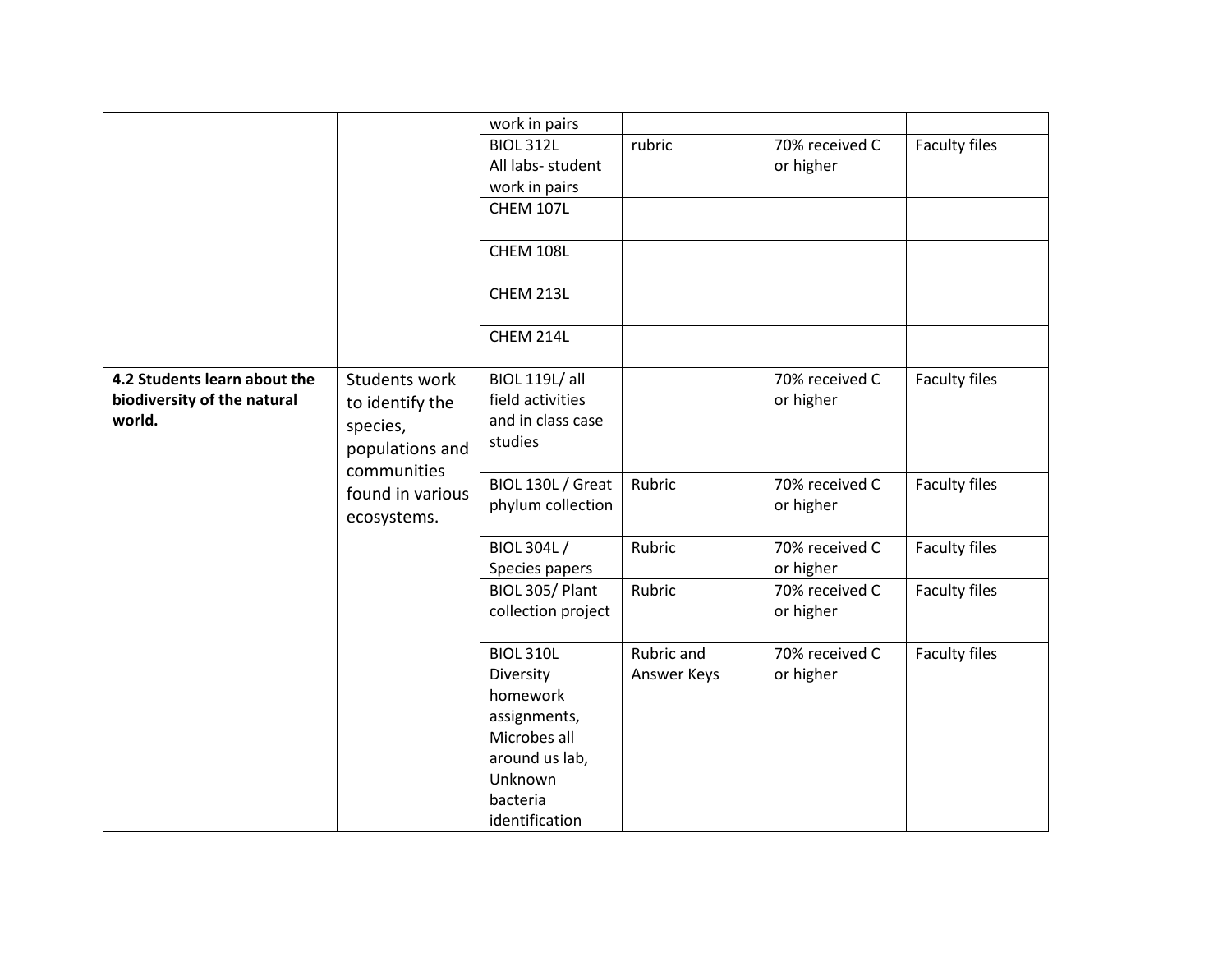| <b>BIOL 324L/</b><br>Zoo project      | Rubric | 70% received C<br>or higher | <b>Faculty files</b> |
|---------------------------------------|--------|-----------------------------|----------------------|
| <b>BIOL 363/</b><br>Research projects | Rubric | 70% received C<br>or higher | Faculty files        |

| Goal 5 - Students will think critically and quantitatively about global issues, including the ethics of science, the use                    |                                                          |                                                                                              |                               |                             |                      |  |
|---------------------------------------------------------------------------------------------------------------------------------------------|----------------------------------------------------------|----------------------------------------------------------------------------------------------|-------------------------------|-----------------------------|----------------------|--|
| and appropriateness of new technologies, and their role as global citizens.                                                                 |                                                          |                                                                                              |                               |                             |                      |  |
| Objective                                                                                                                                   | <b>Outcome</b>                                           | <b>How Outcome is</b>                                                                        | <b>Measurement</b>            | <b>Success Criteria</b>     | <b>Data Location</b> |  |
|                                                                                                                                             |                                                          | <b>Measured</b>                                                                              | Tool                          |                             |                      |  |
| 5.1 Students will<br>demonstrate the ability to<br>analyze ethical                                                                          | Students consider<br>the ethics of<br>science in society | BIOL 119L/<br><b>Ethics in Ecology</b><br>Reading                                            | Rubric (not yet<br>developed) | 70% received C or<br>higher | Faculty files        |  |
| considerations in their<br>through case<br>studies and real<br>work.<br>world scenarios<br>that explore<br>different ethical<br>viewpoints. |                                                          | <b>BIOL 226L</b><br>Haitian cholera<br>case study,<br>ethical issue<br>written<br>assignment | <b>Rubrics</b>                | 70% received C or<br>higher | Faculty files        |  |
|                                                                                                                                             | BIOL 305/Natural<br>History article                      | Summary                                                                                      | 70% received C or<br>higher   | Faculty files               |                      |  |
|                                                                                                                                             |                                                          | <b>BIOL 310L</b><br>Designer virus<br>post-lab                                               | Answer Key                    | 70% received C or<br>higher | Faculty files        |  |
|                                                                                                                                             |                                                          | <b>BIOL 312L</b><br><b>CRISPR and GMO</b><br>ethics exercises.                               | rubric                        | 70% received C or<br>higher | Faculty files        |  |
|                                                                                                                                             |                                                          | BIOL 324L/<br>Zoo project                                                                    | Rubric                        | 70% received C or<br>higher | Faculty files        |  |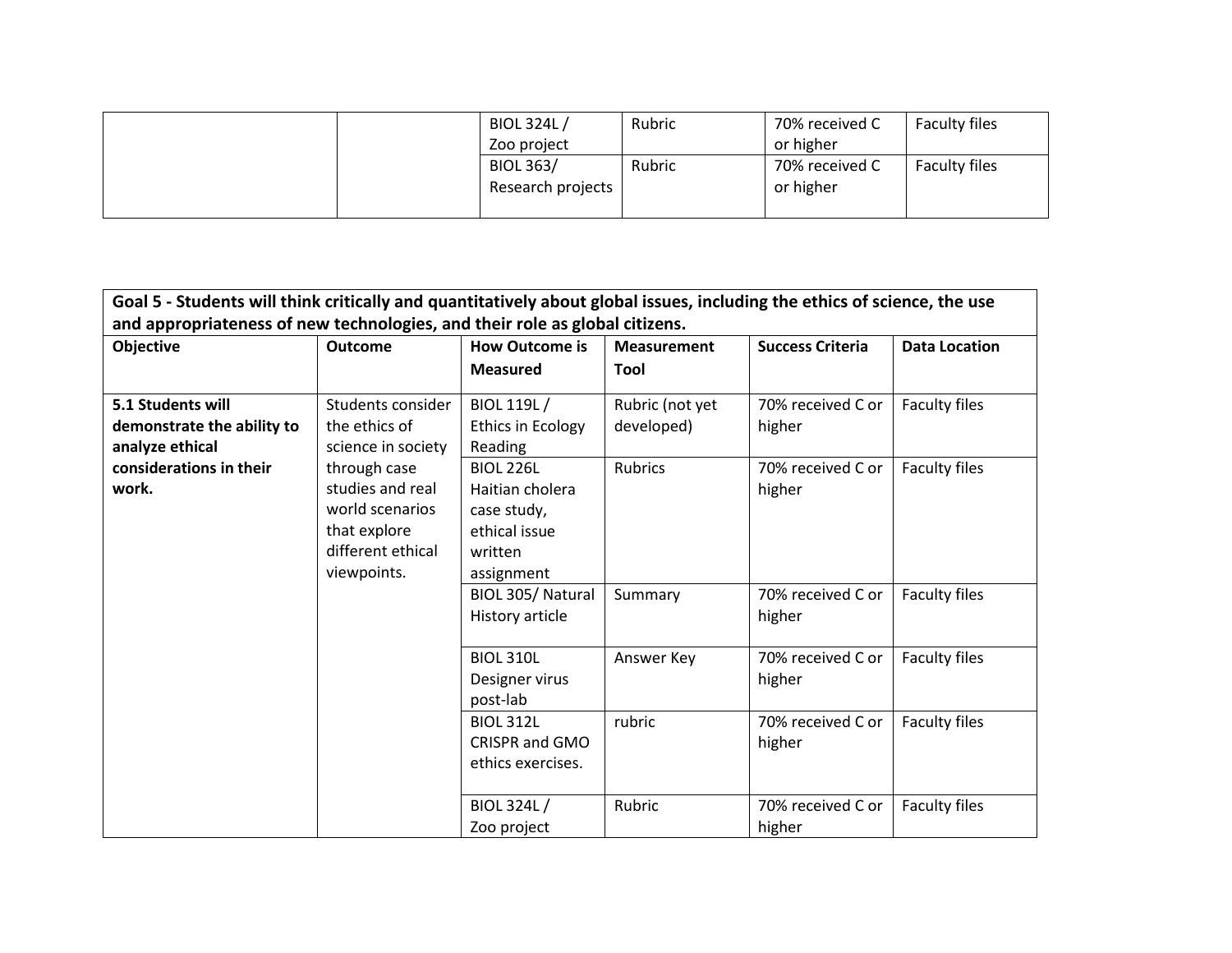|                                                          |                                                                  | BIOL 331 /<br><b>Current events</b><br>presentations<br><b>Topics</b><br>presentations<br><b>BIOL 214L/</b><br>History<br>presentations | Rubric<br>Rubric | 70% received C or<br>higher<br>70% received C or<br>higher | <b>Faculty files</b><br>Faculty files |
|----------------------------------------------------------|------------------------------------------------------------------|-----------------------------------------------------------------------------------------------------------------------------------------|------------------|------------------------------------------------------------|---------------------------------------|
|                                                          |                                                                  |                                                                                                                                         |                  |                                                            |                                       |
|                                                          |                                                                  |                                                                                                                                         |                  |                                                            |                                       |
| 5.2 Students will learn new<br>technologies and how they | Students work<br>with new                                        | <b>BIOL 226L</b><br>Genotyping lab,                                                                                                     | Answer Key       | 70% received C or<br>higher                                | <b>Faculty files</b>                  |
| can be applied.                                          | technologies in                                                  | <b>Bioinformatics lab</b>                                                                                                               |                  |                                                            |                                       |
|                                                          | lab, analyze their<br>use in term                                | <b>BIOL 310L</b><br>EnteroPluri Lab                                                                                                     | Answer Key       | 70% received C or<br>higher                                | Faculty files                         |
|                                                          | papers, and<br>discuss their<br>usefulness in<br>senior seminar. | <b>BIOL 312L</b><br>CRISPR Lab,<br>Protein Evolution<br>and the Western<br><b>Blot Lab</b>                                              | Rubric           | 70% received C or<br>higher                                | <b>Faculty files</b>                  |
|                                                          |                                                                  | BIOL 331 /<br>Current event<br>presentations                                                                                            | Rubric           | 70% received C or<br>higher                                | <b>Faculty files</b>                  |
|                                                          |                                                                  | BIOL 363/Field<br>based research                                                                                                        | Rubric           | 70% received C or<br>higher                                | Faculty files                         |
|                                                          |                                                                  |                                                                                                                                         |                  |                                                            |                                       |
|                                                          |                                                                  |                                                                                                                                         |                  |                                                            |                                       |
|                                                          |                                                                  |                                                                                                                                         |                  |                                                            |                                       |
| 5.3 Students will learn                                  | Students are                                                     | ENVR 340/Field                                                                                                                          | Graded           | 70% received C or                                          | <b>Faculty files</b>                  |
| explore their role as                                    | professional in                                                  | Trips to Farms                                                                                                                          | Participation    | higher                                                     |                                       |